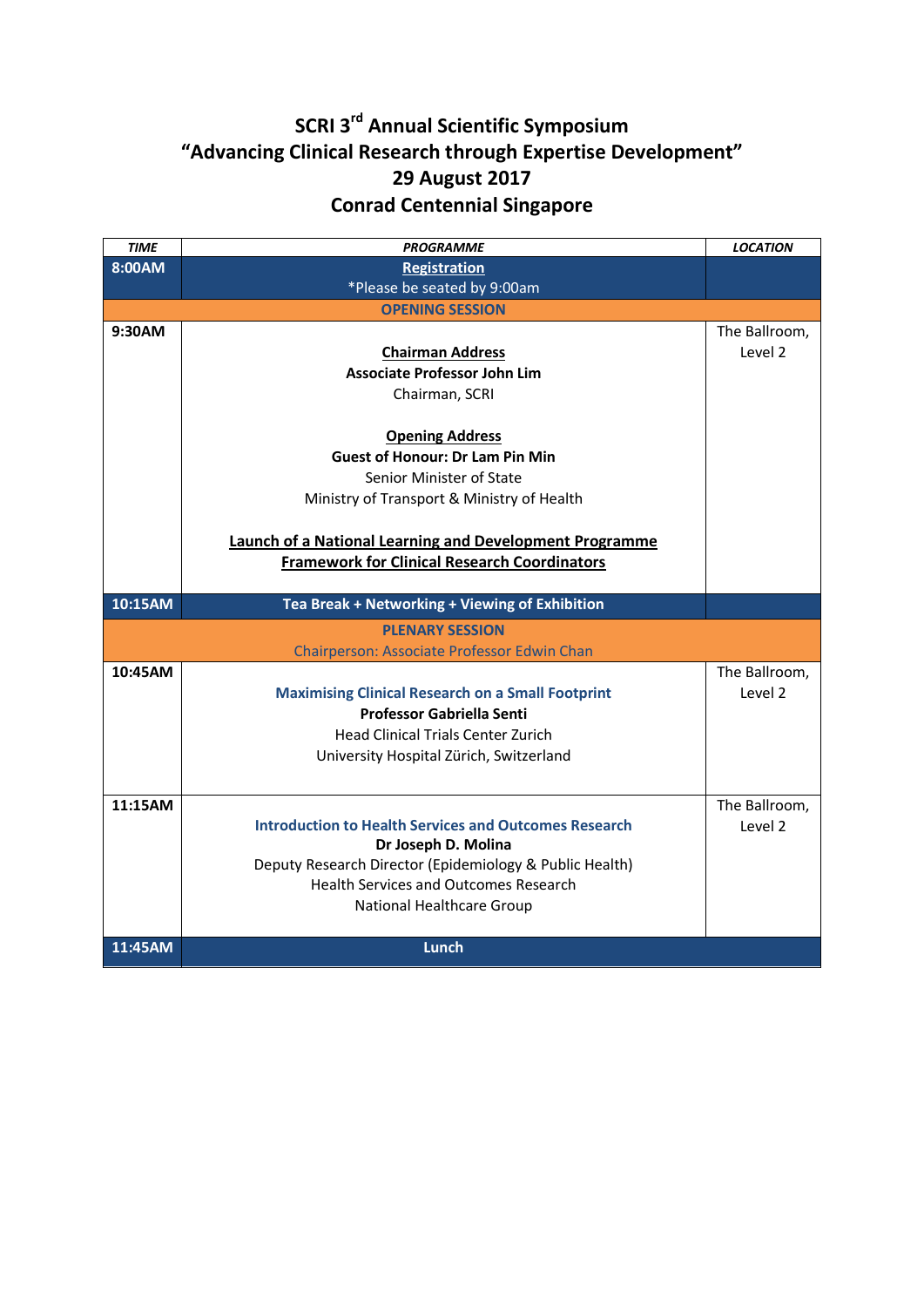|        | <b>PLENARY SESSION</b>                           |        | <b>NHIC TRACK</b>                      |
|--------|--------------------------------------------------|--------|----------------------------------------|
|        | The Ballroom, Level 2                            |        | <b>Grand Salon, Level 2</b>            |
| 1:30PM |                                                  | 1:30PM |                                        |
|        | <b>Trial Operations and Set-up</b>               |        | <b>Welcome note</b>                    |
|        | in Different Countries                           |        | and NHIC's role in RIE 2020            |
|        | J. Spencer Goldsmith                             |        | <b>Associate Professor Tina Wong,</b>  |
|        | President                                        |        | Director, NHIC                         |
|        | Baim Institute for Clinical Research             |        |                                        |
|        | Boston, USA                                      |        |                                        |
|        |                                                  |        |                                        |
|        | Professor Yagiz Üresin                           | 1:35PM |                                        |
|        | Vice Director                                    |        | <b>Healthcare Innovations</b>          |
|        | Centre of Excellence                             |        | from Academia into Practice            |
|        | for Clinical Research                            |        | with NHIC Funding                      |
|        | Istanbul University, Turkey                      |        | <b>Mr Teo Cher Hwa</b>                 |
|        |                                                  |        | Deputy Director, NHIC                  |
|        | Dr.rer.nat. Silvia Maria Egert                   |        |                                        |
|        | <b>Business Development</b>                      |        |                                        |
|        | <b>Technical University Munich, Germany</b>      | 1:50PM |                                        |
|        |                                                  |        | <b>Effective engagement of</b>         |
|        | <b>Professor Akira Shimizu</b>                   |        | engineering resources in               |
|        | Deputy Director                                  |        | medical device development             |
|        | Institute for Advancement of                     |        | Mr S C Cheong                          |
|        | <b>Clinical and Translational Science</b>        |        | Director, MDesign Pte Ltd.             |
|        | Kyoto University Hospital, Japan                 |        |                                        |
|        |                                                  |        |                                        |
|        | <b>Panel Discussion with all four Speakers</b>   | 2:10PM |                                        |
|        |                                                  |        | <b>Global regulatory strategy</b>      |
|        | <b>Best Practices in Site Operations</b>         |        | for medical device development         |
|        | <b>Internationally</b>                           |        | Ms May Ng                              |
|        | Moderator:                                       |        | Director,                              |
|        | <b>Mr Damien Hong</b>                            |        | ARQ on Asia Regulatory &               |
|        | Chief Operations Officer, SCRI                   |        | <b>Quality Consultancy</b>             |
|        |                                                  |        |                                        |
| 2:30PM |                                                  | 2:30PM |                                        |
|        | <b>CRC Initiative - A National Effort to</b>     |        | <b>Pharmaceutical drug development</b> |
|        | <b>Enhance the Human Capital Framework</b>       |        | from concept to commercialization      |
|        | for CRCs and How It Will Impact You              |        | Mr Stephen Hsu                         |
|        | <b>Associate Professor Teoh Yee Leong</b>        |        | Head, Quality Assurance                |
|        | Chief Executive Officer, SCRI                    |        | Teva Pharmaceutical Pte Ltd            |
|        |                                                  |        |                                        |
|        |                                                  |        |                                        |
| 2:50PM | <b>Q&amp;A</b>                                   |        |                                        |
| 3:00PM | <b>Afternoon Tea Break &amp; Network Session</b> |        |                                        |